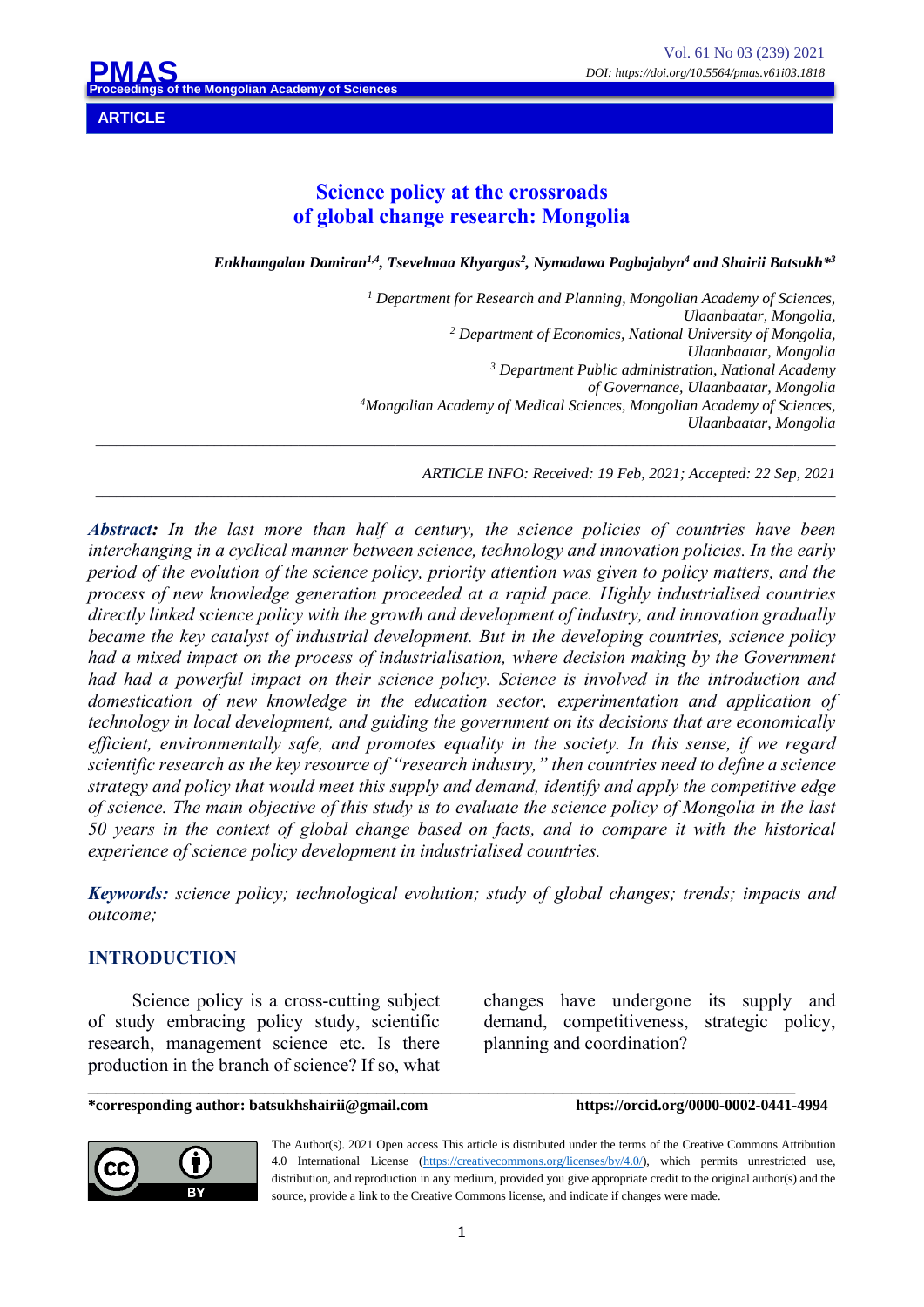The question of science policy boils down to adequate distribution of resources for science, their rational utilisation, and their application for the overall welfare of the society. Science and technological policy, in the beginning, was predominantly directed at building the economic competitive advantage of such branches as defence, space research, electronics, transportation etc. [1] The importance of inter-disciplinary scientific research grew significantly especially following the adoption of the "Sustainable Development Goals 2030," a global agenda that is designed at mitigating the negative impact of climate change, focusing on global issues, such as depletion of natural resources, rising level of poverty and inequality, and promoting mutually complementary development of the economy, and the environment. Science has a special role in accomplishing the Sustainable Development Goals, and also guaranteeing social and economic growth of developing countries.[2]

As regards scientific management, one of the most difficult challenges is to define the strategy [3] of creating, basing on innovation and social values in the industrial sector that would facilitate the improvement of the closely interconnected and mutually dependent business. Porter [4] found it challenging to promote cooperation between the government, research institutions and the public sector in the developing countries, where industrialisation is regarded as the foundation of growth and development. We must, therefore, find solutions to this challenge. One such solution is to view science, technology and innovation as an integrated and mutually inter-connected unit of science policy, and better understand reality by way of inter-changing historical circumstances with historical international development and juxtaposing the science policies. Better we understand the changes, better there would be the opportunity to create new knowledge, expose the hidden knowledge and substantiate it with experiments, and improve the dynamics of the growth process. [5]

It has been proven by historical experience of highly industrialised countries that the rate of industrial development of countries speeds up when hard science (physics, chemistry, biology etc.), and soft science [6], (social, humanitarian science, philosophy, sociology etc.), technology and innovation are substantiated and confirmed by research and experiments. The development trends of science policies of different countries have not been the same, depending on the branch of science, the level of its growth, its role as an adviser or a connecter between industry and state services, or a combination of both. Gluckman [7] states that science has had a much closer link with the Government, and so it had been primarily functioning as an adviser.

Science seeks justifiable financial support from the government, on the one hand, and on the other, scientists reject government control, but strive to back government decisions with science, make effort to convince the citizens, and try to shape science according to their own interests. [8]

If we summarise the historical development of science policy, we find that works defining science policy appeared in England and in the United States in the second half of the 20th century. After the Second World War, the world was focused on post-war reconstruction and economic growth, and science began to make a breakthrough when it was supported and backed by policy.

Starting from the 1950s "creative destruction" of neo-Schumpeterian [9] economy had a powerful impact on overhauling the structure of industry. Economic influence was not only very powerful in most of the research that was carried out in the Western countries, but evolutionary trends started emerging in economics, and such branches as evolutionary economics and industrial innovation economics were established (Nelson and Winter 1982; Freeman 1982). At this time, the term "policy" was rarely used, while science policy was mainly used as "research policy" and the link between technology and innovation was defined in this context. What's more, most of the researchers focused on research and development (R&D), technology and innovation management, and judging by the research works, we find that an elaborate network of "policy, management, and economy" had emerged.

Beginning from the 1960s, countries started promoting science policy in close link with industrial and economic growth.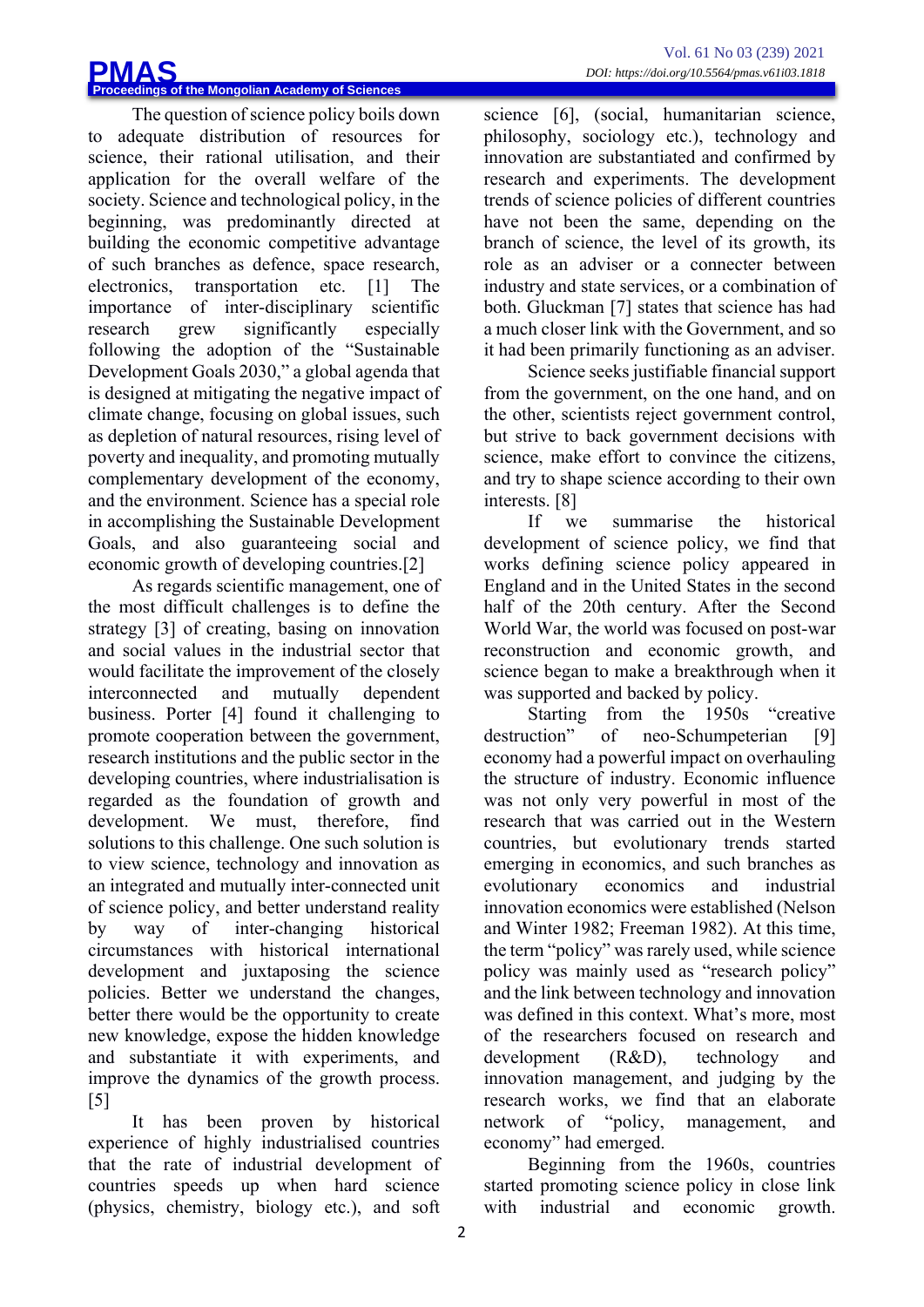Furthermore, the arms race and space research in countries that were wrangled in the *Cold War* contributed to the rapid development of science, and budgetary outlays for R&D were also increased. Science became much narrower with the development of the science sector, it grew and spread out into different branches and accordingly, there arose the need to collect and report data on research and experimental development, and accordingly, the Frascati Manual was first published in 1963 [10].

From the 1970s, priority attention was given to the technological policy of broadly introducing knowledge and technology into industry and economy; scientific research became increasingly narrow and complicated, embodying in themselves many important elements of innovation. Starting from this period onward, the importance of strategic management grew in connection with R&D, technology and innovation, such as the development of economic and business history, for instance, technology and innovation history; innovation and industrial sector growth and industrial sector research development; new product study; technological and innovation management; and knowledge management. Technology policy's relative focus was on national interests and economic growth, covering activities related to technology development to marketing, which grew and expanded. [10]

In the 1980s, a new trend emerged, which focused on creating and investing in new knowledge and technology, and applying created knowledge and technology into practice, and the innovation policy was launched. Starting from this period, such terms as engineering, research and development became narrower, and the combination of science, technology and innovation began to grow and expand. Breakthroughs in information technology started penetrating in a strong manner into the financial sector, and economic activities gained momentum. Although innovative actions were increasingly assigned to science sector, participants and factors in this area expanded gradually, and from the late 1980s, the concept of innovation system evolved, which laid the foundation for the formation of the science and technological policy. [1]

Beginning in the 1990s, when innovation started reflecting the key qualities of science, the use of the two terms - science and technology, increased and the Oslo Manual was first issued in 1992, which was a guideline for collecting and interpreting technological innovation data. [10] In reality, innovation became the central and key indicator of competitive advantage in the industrial sector in the Western countries, and consequently, a historical transition was made from technological and innovation link to scientific and technological link.

Since the 2000s, when the scope of global changes expanded, developed countries that had made progress with the help of science policy were increasingly pushing for international coordination of science, technology and innovation [6], while the developing countries were applying science policy in a quite diverse manner. To illustrate, after the end of the Second World War, developing countries like India, Brazil, Pakistan and Iraq invested millions upon millions of dollars in nuclear energy, electronics, pharmaceutical industry, and space study, but scientists who had been educated in natural science in the developed countries brought about variegated solution and outcome to speed up their respective country's development. However, Goldemberg [11] argues that in actual reality when the science policy of these countries began leading the process of development, there was a growing demand for an integrated agro-industrial system, and progress in the education sphere. Accordingly, the rationale for facilitating new knowledge and its outcome are quite different in the developing countries in terms of supply on the part of science.

With the onset of the  $21<sup>st</sup>$  century, science policy not only focused on economic growth, development and competitive advantage indicators, but also looked for solutions to many challenges in the society, for example, it increasingly sought to preserve and protect environment from climate change. Science, technological and innovation policies of countries around the world became much more open, they were directed towards promoting sustainable development goals, they became trans-disciplinary and more digitised.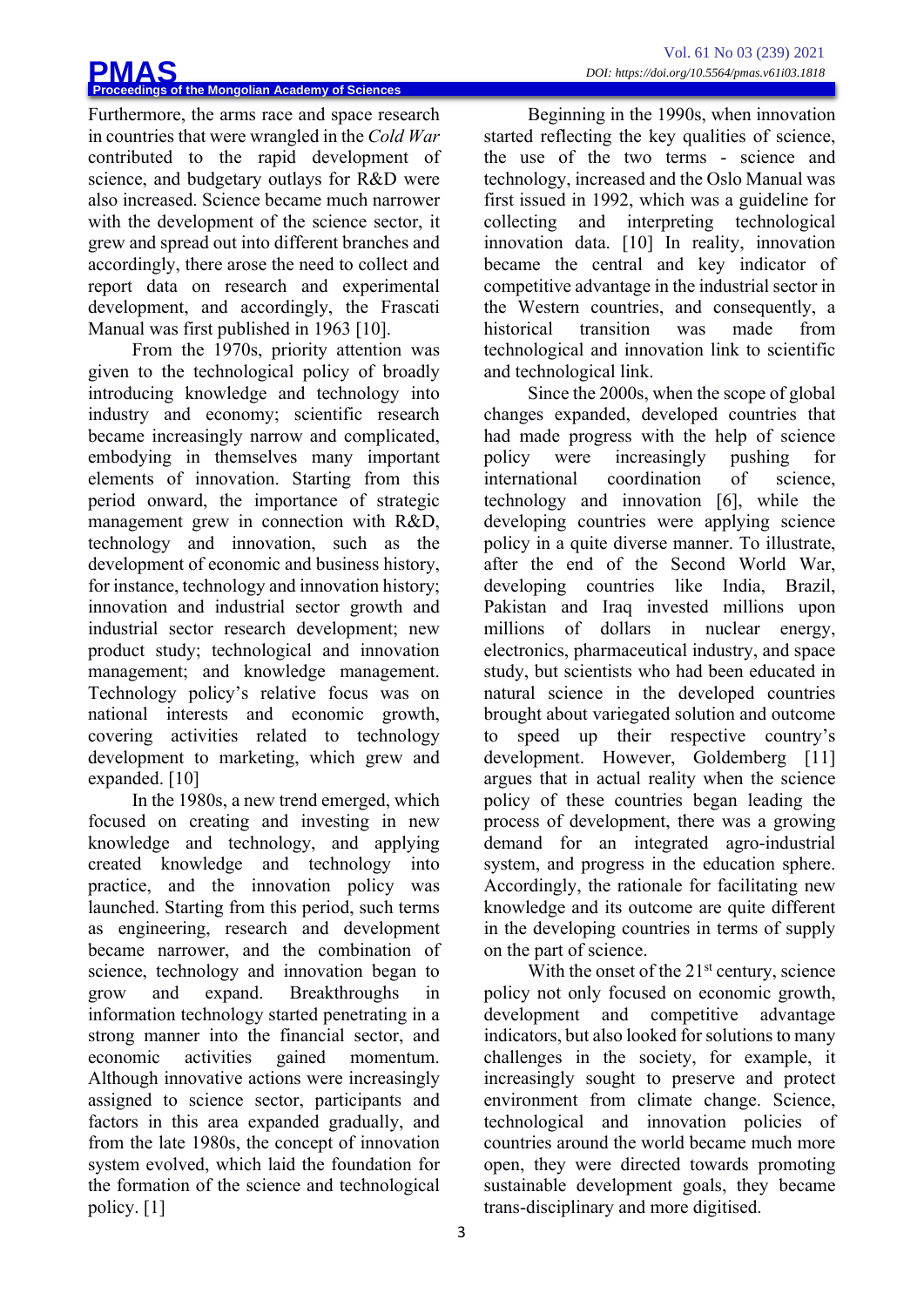In terms of policy research, if we look at the evolution and changes in the science policy and innovation research [12] we find that science, technology and innovation are being perceived as one whole under the umbrella of science policy, and in the last more than half a century, it had undergone through the process of evolution as one branch of science, and in this respect, take the example of England. However, researchers are divided on the idea of "science policy" as an independent branch. To illustrate, in the USA research policy, "competition" is central, whereas the United Kingdom has already started a debate around promoting the branch of "science policy" after having thoroughly analysed the science research system. But in the developing countries, research into science policy is almost non-existent.

Regarding changes in science research, we find that the study into Global changes is gaining momentum. International experience shows that in order to understand the global changes, inter- and trans-disciplinary trends are being applied in natural, social and humanitarian sciences [13] and a much more thorough and extended studies are being carried out, an example of which is the "sustainable development" [14]. Such an approach is defined as a radical - and trans-disciplinary [15] environment. This approach has different impacts on expanding the scale and scope of a research institution's fundamental and transdisciplinary science. Information data system related to the nature, environment, technology, society, economy and humans are becoming inter-dependent, and the environment of global change research is changing suddenly. Although an independent sector science research continues to remain strong, there is a growing tendency towards better understanding the changes on the whole, and there is a higher demand for inter- and trans-disciplinary research, and the issue of sustainable growth of the science sector is now being studied.

The nature of science is changing and at a very fast pace. It is switching from linear to the non-linear model, from one science to a multifaceted, interdisciplinary science system, from concrete to probability, where complexities in reality are acknowledged, where the impact of big data, and the data from artificial intelligence are being applied. Consequently, the mutual inter-dependency of science and the society is changing, and an evolutionary change in the passage of "sustainable" policy is occurring at the crossroads where "science, policy and society" intersect with each other.

Science is becoming increasingly dependent in a very complicated manner, hidden data have not been identified, and they also remain unclear, while unidentified objects are too numerous, but what is clear is that no time can be lost in taking a decision with regard to science policy. A science policy is invaluable and its composition is numerous, and although their value is controversial, they do not come without a cost [12]. In science policy research, similarly like in other branches of science, collection of data, information, and documents, and basing on them, the possibility of conducting analysis of the inter-dependence of science is limited, hence, efficiency is being interpreted holistically basing on quality research, and in this respect, perspective method is being widely applied. In this manner, it can be concluded that during the course of almost six decades, science policy has been making a transition from "policy, management and economics" to "science, policy, society".

Statistics show that the cost of R&D in the developing countries is expected to grow slowly but gradually [16], and also that the citation from published works by scientists, including from works on social and humanitarian science [17] is increasing. Judging by the experience from developed countries, there are many foundations that support R&D, thus giving a competitive edge to scientific research and what's more, the issue of R&D financing is addressed by linking it to production. The experience of industrialised nations shows that heavy investment in science and technology, and stable and balanced growth of the economy, society, nature and environment can bring about big success.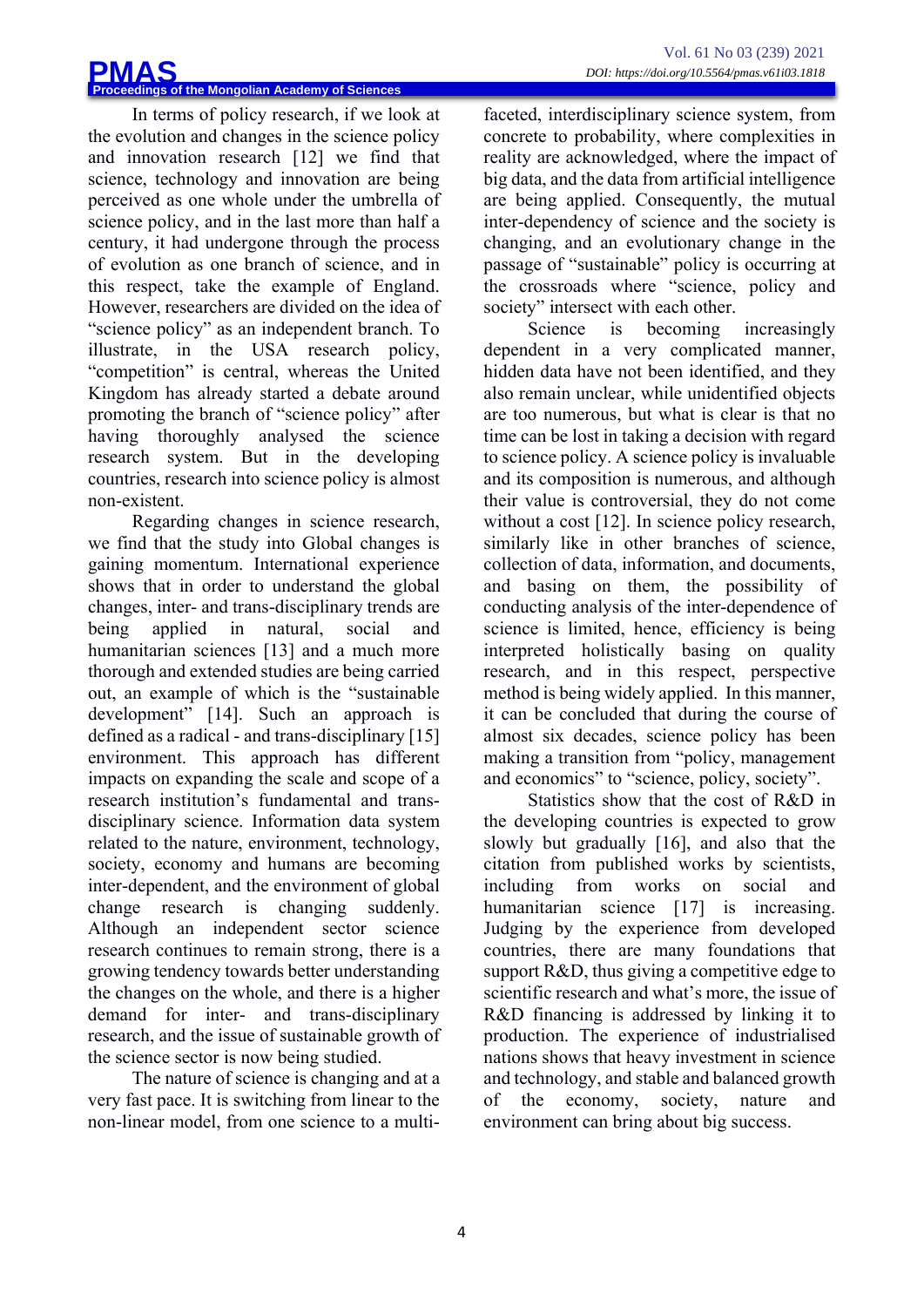

*Figure 1. Gross Expenditure on R&D by countries Source: UNSECO institute for Statistics. Science, technology and innovation: Gross domestic expenditure on R&D (GERD).*

In 1998, five countries, such as the United States, People's Republic of China (PRC), Japan, Republic of Korea and Germany accounted for 63.8 per cent of the total global expenditure on R&D, while other countries accounted for the remaining 36.2 per cent only. People's Republic of China expenditure on R&D in 1998 was 3.2 percent, which grew to 26.7 percent in 2018, that is, an eight-fold increase during the period from 1998 to 2018. As a result, as of 2018, these five countries accounted for 74.6 per cent or three fourths of the global expenditure on R&D. The share of the PRC has been growing, while the share of other countries has been decreasing (Figure 1).



*Figure 2. The share of R&D expenditure in GDP (By countries) Source: UNESCO institute for Statistics. Science, technology and innovation: GERD as a percentage of GDP.*

Global trends indicate that the share of expenditures on R&D in the GDP of countries in 2018 was 4.95 per cent in Israel, 3.26 per cent in Japan, 3.17 per cent in Austria, 3.09 per cent in Germany and 3.06 per cent in Denmark, and the highest showing was more than 3.0 per cent. Comparatively, the percentage of total expenditure on R&D in terms of GDP in the People's Republic of China grew rapidly, which was 0.56 per cent in 1996 and which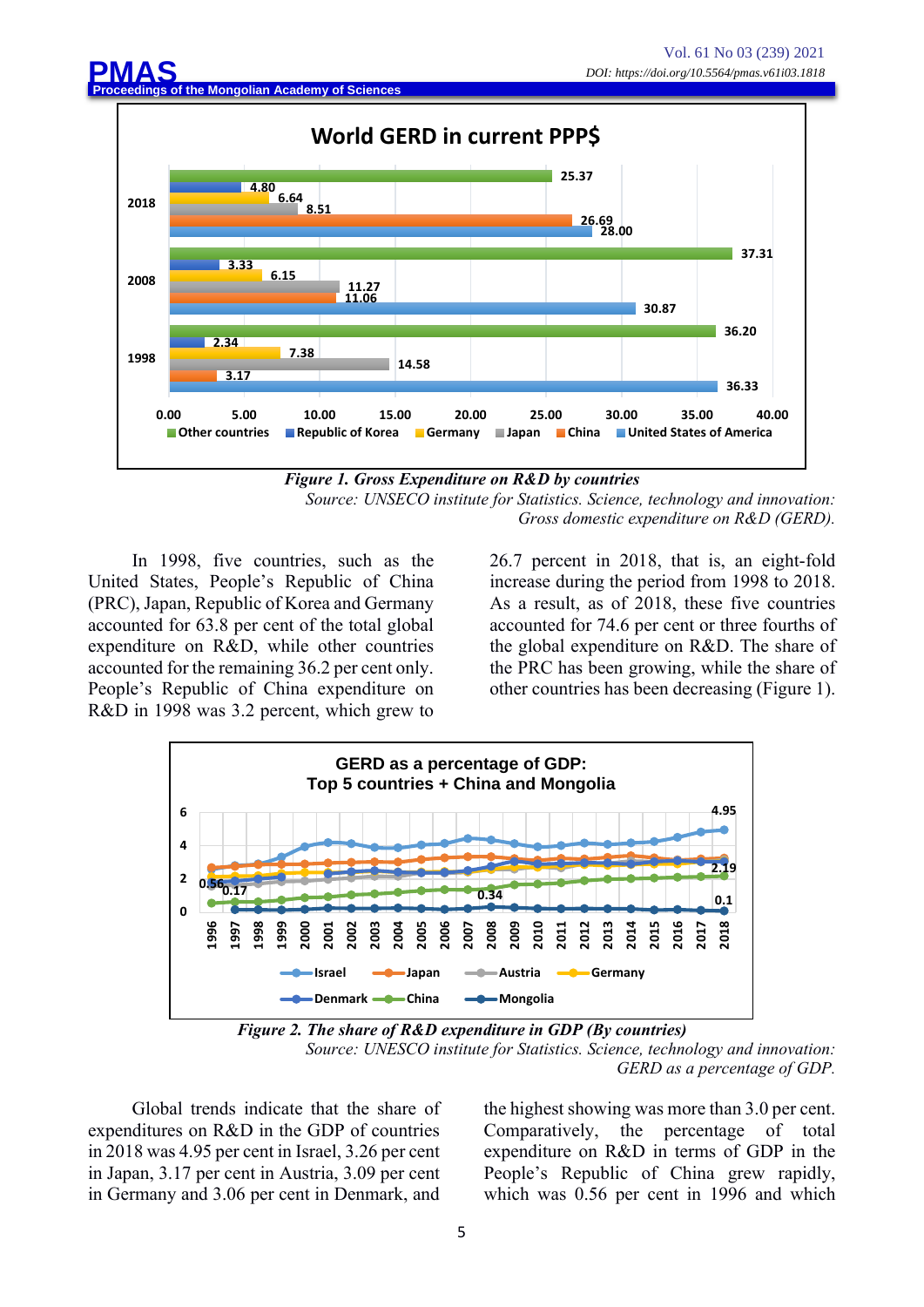grew continuously to reach 2.19 per cent in 2018. (Figure 2)

UNESCO statistics show that the size of funds allocated for research and development (R&D) in Mongolia between 2013 and 2018 was relatively different. In 2018, compared to 2018/2013, the size of the budget allocated for R&D in Mongolia had shrunk by almost 25 per cent. (UNESCO, 2020)

However, if we were to consider the matter from the standpoint of science policy, it

# **MATERIALS AND METHODS**

The study of science policy at the "sectoral" level has a powerful role to play in the national growth and prosperity of the developing countries. Within the framework of science policy, while considering scientific R&D (the process of developing new knowledge), processing (the process of experimenting new technology and innovation) and experimentation from an integrated historical perspective, attempts will be made to reveal the realities of the scientific branches by relying on historical sources and documents.

While drawing up a general trend of science and technology policy, it is important to consider, apart from the national policies of countries, the science and technological policies, guidelines and recommendations of international organisations as well. This is because, the science and technology policies being implemented by the governments of different countries are of a mixed nature and embrace, besides national security, socioeconomic growth and development, national reputation and cultural values. [10] But such international organisations as the UN Education, Scientific and Cultural Organisation (UNESCO), United Nations Conference on Trade and Development (UNCTAD), the International Science Council (ICS), and the Organisation of Economic Co-operation and Development (OECD) compare the policies and actions of the governments of different countries, search and find constructive solutions to common issues of globalisation, define effective models of cooperation, and coordinate national and international policies, and are major sources making open and accessible data and information on science

has been found that technology transfer and innovation, as compared with the creation of new knowledge in the industrial sector (scientific research), has increasingly switched towards new market, new technology and new product manufacture.

Under such circumstances, the role of science as an adviser to the Government has changed to become a linking element between the Government and the private sector with science, technology and innovation.

technology and innovation, and are major platforms, which regularly and openly publish new and latest information. [10]

Overall outcome and impact, general trend and perspective of R&D in Mongolia's science have been defined in a general framework by Elsevier's Scopus (www.scopus.com), Web of Science of Clarivate Analytics (www.clarivate.com) using peer-reviewed scientific papers, published since the 1960s, and citation database. Since there aren't sufficient data for evaluating policy in the scientific field, basing on historical documents, and confirming their effectiveness, their logical inter-dependency has been studied using qualitative research or the perspective method. The evaluation of the impact of R&D through citation through such a paid and closed portals as Web of Science and Scopus is although not a correct approach, but the quantitative indicator for its justification has not reached the appropriate level.

Given the insufficiency of database evaluating the policy of Mongolia's science policy and its impact, the logical interdependency of research and development, processing and experimentation has been considered in perspective. While taking up the historical path of development of science policy, one can try to understand only the science branch, and consider in a historical perspective the inter-dependency of research and development, processing and experimentation in the field of science.

The history of the development of science branch of the countries around the world shows that in every country, the influence of the Government was very strong.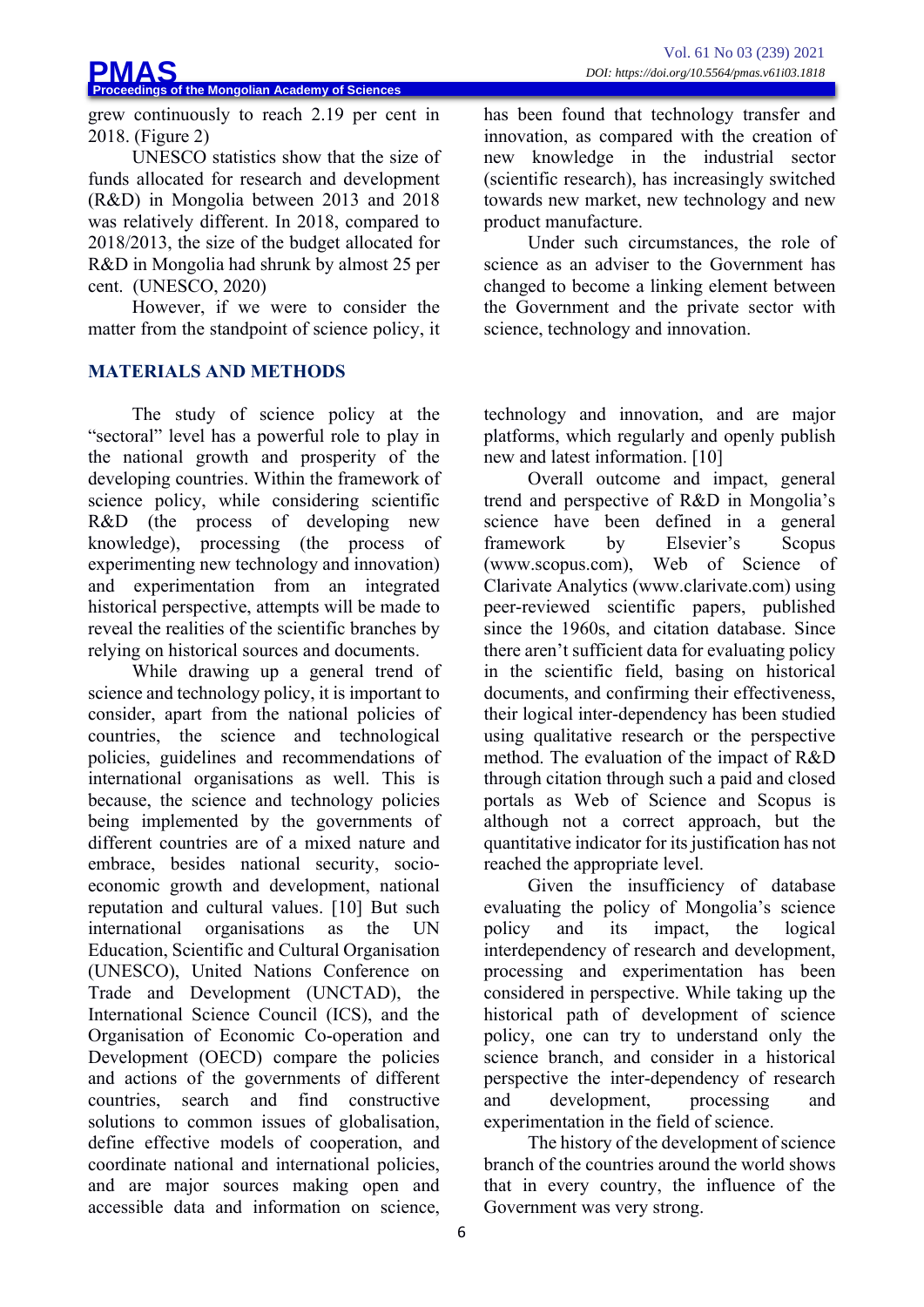Scientific and technological policy pursued by the Government conversely impacts R&D, processing and experimentation in the sphere of science. This would help get a better understanding of the historical factors and impact of science policy. The historical methodology of studying the science policy, its changes and the recommendations and conclusions by researchers to streamline research methodology have been taken on the example of Mongolia based on the lessons learned by the developing countries in their science policies and related documents.

## **Science policy reform and paradigm**

Scientific research is impacted by both external and internal factors, which change its trend and tendency, making the outcome and impact relatively different. With regard to external factors, countries around the world have started giving special attention to intensifying research and study relying on scientific database. In scientific research, both the inter- and intra-dependency of environmental, social and humanitarian sciences is being studied, and research and study is being increasingly deepened. In the research into different branches of traditional science, one science, for example, the science of economy was very close to other sciences, but in the radical inter-trans environment, the application, experimentation and outcome of different sciences are more effective, for example, management science and psychology together are much more effective and directed towards the society.

#### **Radical interdisciplinary and transdisciplinary research**

Different disciplines of science co-exist in an identical axis, mutually generate new knowledge in their own disciplines, through which control and monitoring are created in the labour market, contributing to a special methodology of inter-disciplinary study. [18] With the replenishment of R&D in one discipline with the strengths of other discipline, inter-disciplinary study is increasing in the modern world. Inter-disciplinary study contains the science knowledge of two or more science disciplines and methodologies of other branches are applied in this study. This kind of research is called integrated study method that analyses and coordinates the knowledge of different disciplines of science as one whole. [13] Although inter-disciplinary study can be both theoretical and consumer study, it is mostly directed towards consumer study, and in the academic framework, different disciplines of science merge with each other, jointly carrying out studies, and since the role of behavioral economics [19] and neuroscience [20] is growing in the society, inter-disciplinary study helps find solutions and answers to chronic problems related to behaviour and changes of people adapting to market system and the society, as a whole.

Academic and non-academic branches can be both involved in R&D, which makes it possible to cooperate directly with stakeholders when producing and applying knowledge outside of the academic domain. This is called trans-disciplinary study, which is not only responsible for concrete outcome, but also for creating opportunities for promoting mutual trust and future cooperation between different disciplines. [13] If extra-scientific actors can be drawn into R&D in non-disciplinary issues, then only can it become a trans-disciplinary study. [18] Trans-disciplinarity is a notion that includes in itself inter-disciplinary study, and researchers hold the view that it has an important role in making social and environment studies much more effective. Stakeholders, not only from the science field, but also from politics, civil society, private sector and the industrial sectors can be unified, but it is never easy to get an immediate result. Therefore, it is vitally important to strengthen the study links and ties between different disciplines, and in this respect, openness is central to making the study useful and accessible. Openness is the heart and soul of an activity in the field of science, and it is a knowledge, which is based on evidence, and whose logics have been confirmed.<sup>[21]</sup> In order to ensure openness of science, it is extremely important to promote an open database of knowledge of science, and to develop open platforms.

## **Openness in sciences**

All the knowledge, goods and the data produced by science must be open and reusable. In order to ensure the applicability of data, data must be collected and processed according to the established model, which forms the bedrock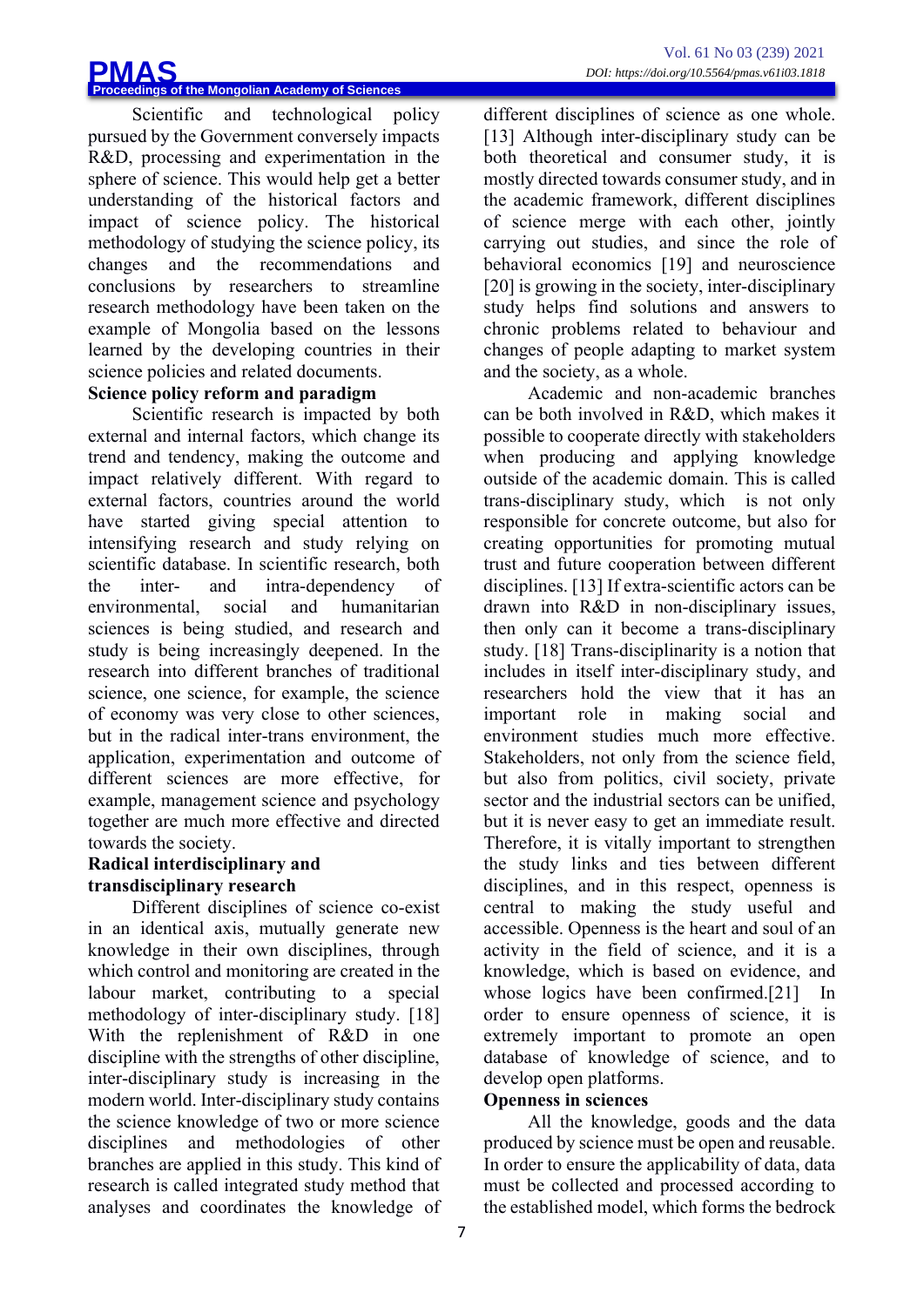of Artificial Intelligence and technology, whereby it becomes possible to apply data and strengthen the system of data management and monitoring. [21] This is why, collection and reporting of scientific, technological and innovation information help improve statistical comparison, which facilitates the progressive development of the structure of global statistical data of relevance to researchers and decision-makers, [20]. For example, it is believed that management methods have a big impact on the trends and tendencies of research being conducted by science institutes and universities, that is, the management skills of the heads of department's impact the work of the relevant department, while the sector of an institute is dependent on the management skills of the sector director. Although ensuring regular funding of research work is important, it is becoming a growing trend to collect, within a regular frequency, indicators of the sectors of institute and departments of universities, policy indicators of institutes, and indicators of individual researchers, and assess them, make them open and apply them in the decisionmaking process. [21]

If scientific knowledge is made accessible to the public, knowledge that has been published can be further developed, and basing on this, different and new knowledge can be generated. Creation of open database, and promotion of open access should be based on technological progress, including digital technology, and collecting and processing date in a proper manner will make it possible to disseminate knowledge, and openness can lead to effective cooperation. [22]

These digital technologies in the era of the Fourth Industrial Revolution, besides expediting the process of identifying solutions to social development issues, is also adding substantial impetus to the development of the science sector. [23] Digital technologies, which are products of R&D, have become important tools that stimulate the development of science, that is, governance, monitoring and outcome evaluation in the field of sciences.

The governance of an organisation, in terms of funding, is moving towards a model where multi-disciplinary study is carried out instead of focusing on just one sector, and it is becoming increasingly solution oriented.

The Government supports public sector institutes (PSI) to carry out study and research complying to the needs and demands of national and local development, and accordingly, it has become important to direct technological progress, private sector participation and investment to addressing social, economic and environment-related problems and challenges.

Science policy was overwhelmingly directed at increasing the national economic growth and competitiveness, and switching towards knowledge-based economy, whereas now, it is directed more at finding a way out and seeking solution to pressing challenges facing the entire world. Given such changes, many different non-academic social sectors are involved, more than the scientific institutions, in R&D and they are working in close collaboration with each other, which is proving extremely beneficial to the society. [22]

# **Science sector funding:**

R&D can be funded primarily in two ways. First, through competitive project funding, second, through non-competitive institutional funding. The Government is becoming interested in defining the priority areas and their executors, and allocating them long-term non-competitive funding and in other cases, granting competitive funding to project units and institutions. The government system of R&D funding has become complicated and mixed, such as competitive and noncompetitive, institutional funding and excellence funding. [24]

Highly developed countries are pursuing a policy of supporting and increasing private sector funding in R&D, whereas the developing countries are trying to increase budgetary investments. [22] Take for example the successful Los Alamos Laboratory, Project Y on nuclear weapons development in the United States, which have proven that investments in technological development, fundamental and consumer science can help address many critical problems. [6] R&D expenditure is growing further as a result of growth in innovation and economy, social needs and demands, while budgetary spending is likely to decrease. Within this framework, the private sector and businesses in the developing countries are being drawn into research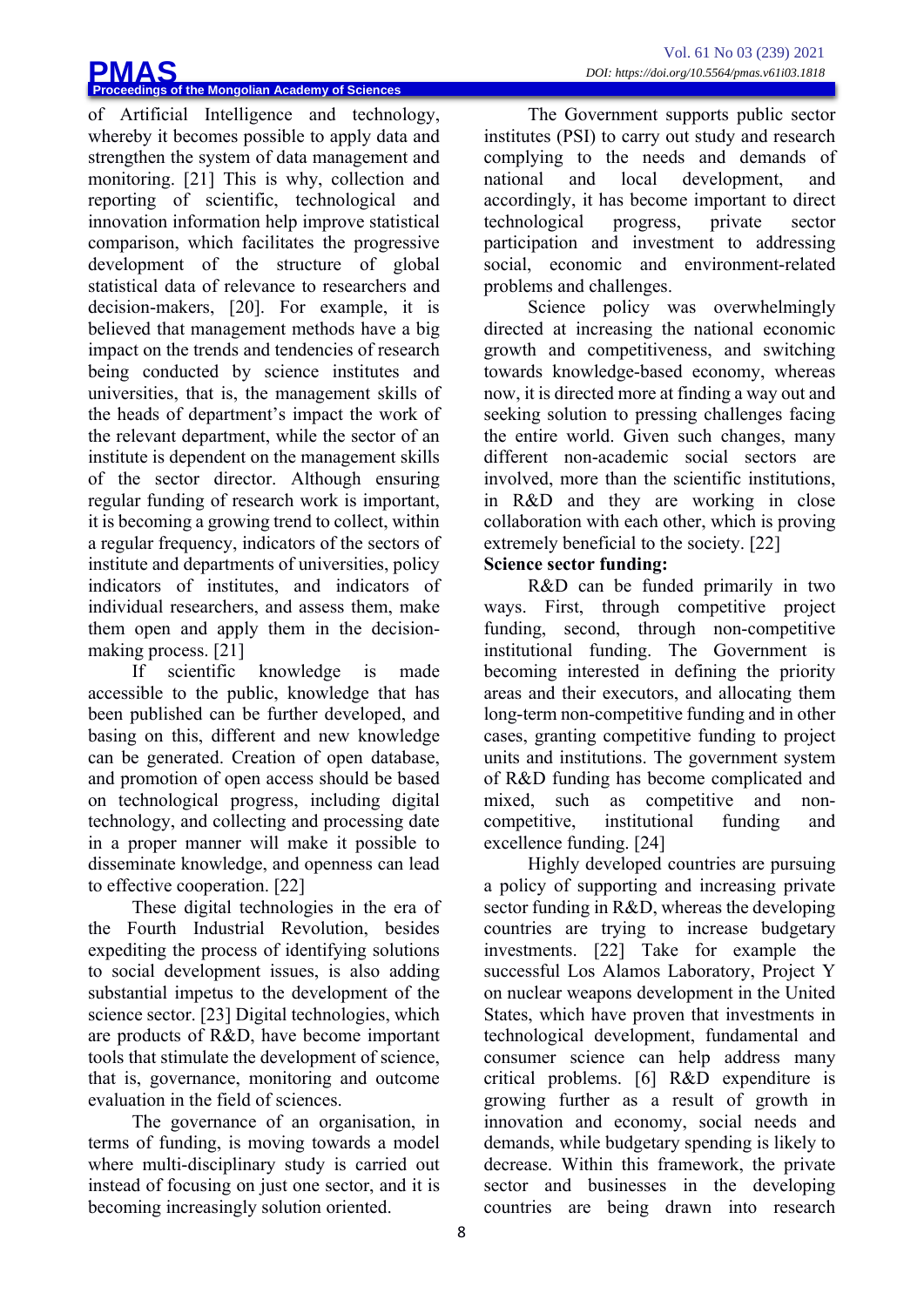activities, and there is a growing tendency for the private sector to support R&D. [25]

In general, science, technology and innovation policies are inseparably connected with each other and the innovation policy defines the objectives, goals and players in the technological policy, and the technological policy defines the science policy objectives, goals and players. [10] Science, technology and innovation policies cut across the policies of many different sectors, such as science and technology, industry, trade, foreign investment, entrepreneur, finance and economic growth planning, and mutually determines agriculture, industrial, energy, transportation and health sector policies. Such a cross-cutting policy is coordinated and promoted under the Prime Minister in such industrialised economies as the Republic of Korea and Finland. [1]

Faster the new scientific knowledge is assimilated and adopted in the industrial,

## **RESULTS AND DISCUSSION**

### **Scientific research in Mongolia and evolution in the policy since 1959**

The foundational base of Mongolia's economy - animal husbandry and veterinary research, gained momentum, and by the beginning of the 20th century, a favourable environment had been created for exploiting untapped internal resources, and conducting research and studies. Priority attention was given to the study of linguistics, literature, history and economy, natural sciences, and medical science in order to add scale and scope to research work with due consideration of the country's development policy.

Agricultural science, compared to other science branches, was given special attention, focusing on scientific research, experimentation and application of new technique and technology. As a result, an integrated research database was created, which not only included research and studies showing all the qualities of highly productive livestock animals, but also included studies designed at increasing the yield of animal-origin produce. Veterinary research became more intensive, which contributed to determining the stages in the development of animal diseases, developing ways and means of fighting them, and retaining agricultural and education spheres, the faster new value-added products will be produced and sectoral values will strengthen accordingly. A proof that innovation is successfully penetrating into science branches is evidenced by the rapid and balanced penetration of low and high technology, and sustainable innovation in major trans-continental, transnational, regional and national manufacturers, thus further strengthening the mutual dependence of science and social relations. The process of improving, acclimatisation and renovation, substitution and replacement of innovation at small and medium enterprises is proceeding at a rapid pace in the developing countries.

A holistic cognition of science, technology and innovation policies within the framework of perspective method is vitally important for defining, redefining and changing the long-term strategy of science policy.

the weight gains and the productivity of livestock animals. Together with this, studies into plants, pastures and animal fodder, and land farming increased in scale and scope, making it possible to transfer important knowhow into production.

**Beginning from the second half of the 20th century**, research in natural sciences, such as geography, geology, astrophysics, meteorology, zoology, physics and chemistry, became more developed in Mongolia, and the Institute of Higher Education of Science was established in 1957 for the purpose of improving the link and coordination between science and human resources training. Many research works were produced, which had carried out in-depth study into the natural regions of Mongolia, the frequency and status of earthquakes, animal, plant and economic geography, business location of economic zones, the perspective of their development, chemical composition of minerals etc.

Also priority was given to medical science research, for instance, comprehensive research was conducted into the symptoms of some diseases that erode human health and labour competency, ways and methods of their treatment and prevention, covering different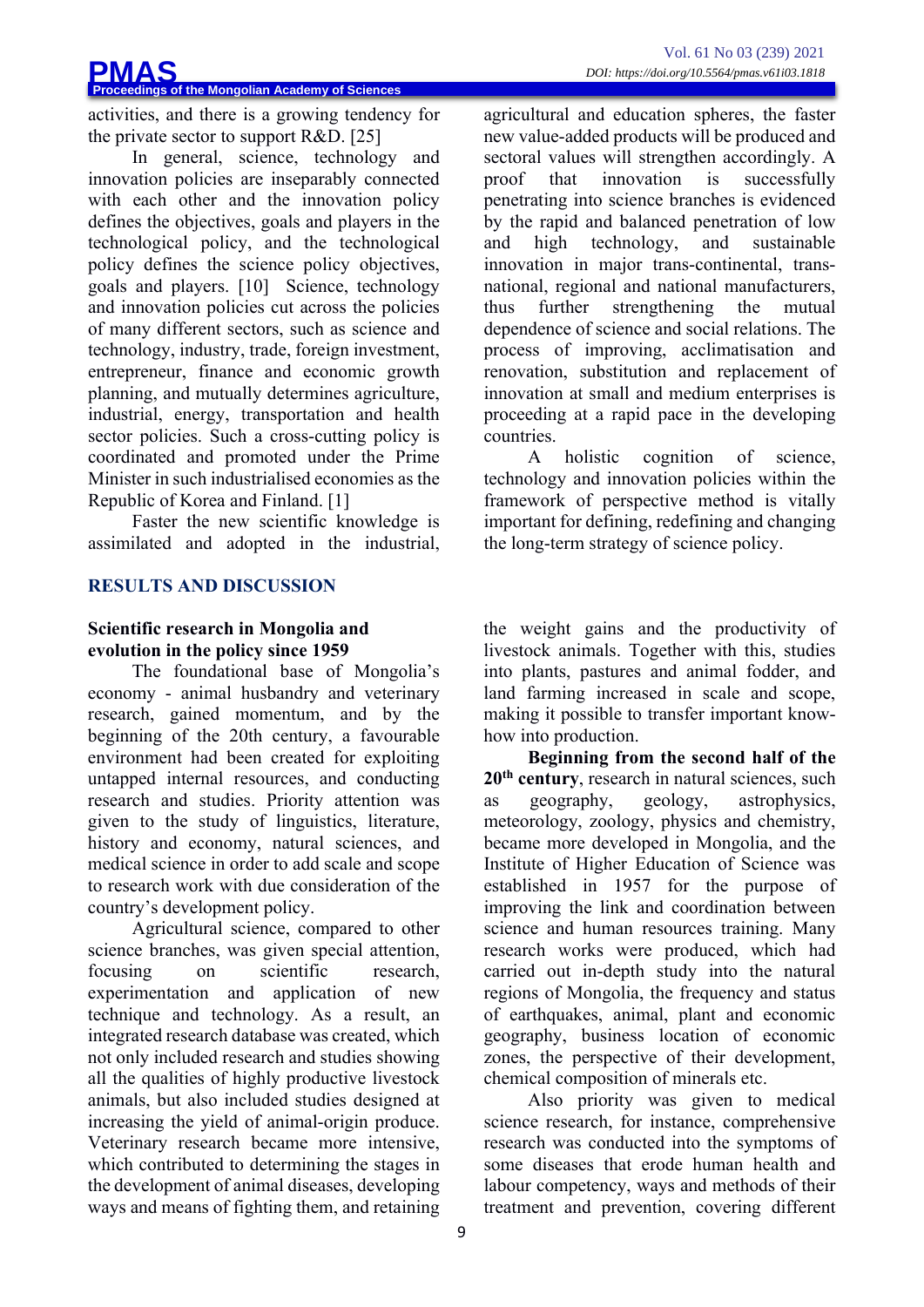areas of traditional medicine, public health, hygiene and sanitary conditions. What's more, research into infectious diseases and tuberculosis was scaled up, anti-TB mobile teams were mobilised, thanks to which fourth generation sexually transmitted diseases were eradicated. As a result, the health of the population improved, which was accompanied by higher birth and lower mortality rates, and such a situation created favourable conditions for an unprecedented growth of the population, which can rightly be defined as a health evolution. Joint Mongolian and Soviet teams, from 1980 to 1985, carried out comprehensive study into the health and morbidity status of the country's population, which was one of the major accomplishments of those times. [26] Alongside this, study into animal reproduction was deepened, and totally new experiments and research were conducted into the productivity, physical growth, care and breeding of sheep and goats, as a result of which fine fleece sheep breeds were developed anew and their farms were set up. The country also carried out research into the development of technology for new strains and varieties of wheat, improving the cultivation technology, as a result of which, a new strain of wheat was developed.

In social sciences, research into Mongolia's history, archaeology and ethnography picked up pace, and extensive work was done towards protecting cultural heritages, facilitating archaeological excavation work, and promoting Mongol studies around the world. Researches on different branches of the national economy, increasing their profitability and labour productivity, national income, economic laws and legislation in the period of transition are being conducted. However, the country has not yet been able to carry out a broad-ranging, systematic study into the industrial, transportation and trade sectors of the economy. [27]. Therefore, from the stand point of international standards, the subject of study or the science policy of the country had been agriculture, rather than the industrial sector.

There was a growing need for studying agricultural resources and raw materials, including the network, machinery and technology for diverting and supplying them to the industrial sector at a low cost, and also the infrastructure, logistics innovation and technology of companies, and research into easing intensity of labour and trade in the agriculture sector. The country also needed to carry out research that would help create favourable environment for attracting direct foreign investment, which would facilitate technology transfer from the industrial to the agriculture sector, and improve innovation competitiveness.

To look at the development of Mongolia's science branches in terms of the number of publications, it can be divided into two periods: pre- and post-1990. Until 1990, Mongolia had followed the path of socialist development for about 70 years and developed a science policy with Soviet influenced model. In 1990, the social transition to democracy and openness to the outside world led to changes in scientific environment as well. Due to the changes in society and economy, we find that 125 publications were produced in the country by Mongolian scientists in the period from 1957 to 1990, which increased 41.6 fold to reach 5,246 in the period between 1991 and 2019, according to the Scopus database.

Many factors influenced this dramatic increase in the number of scientific publications. As regards the internal factors, prior to 1990, Mongolia's science policy was predominantly focused on medical sciences  $(22.2\%)$ , agriculture  $(11.1\%)$  and natural sciences (over 50%) such as physics and astronomy, mathematics, geology, earth science, and chemistry, according by publications in Scopus. (Figure 3)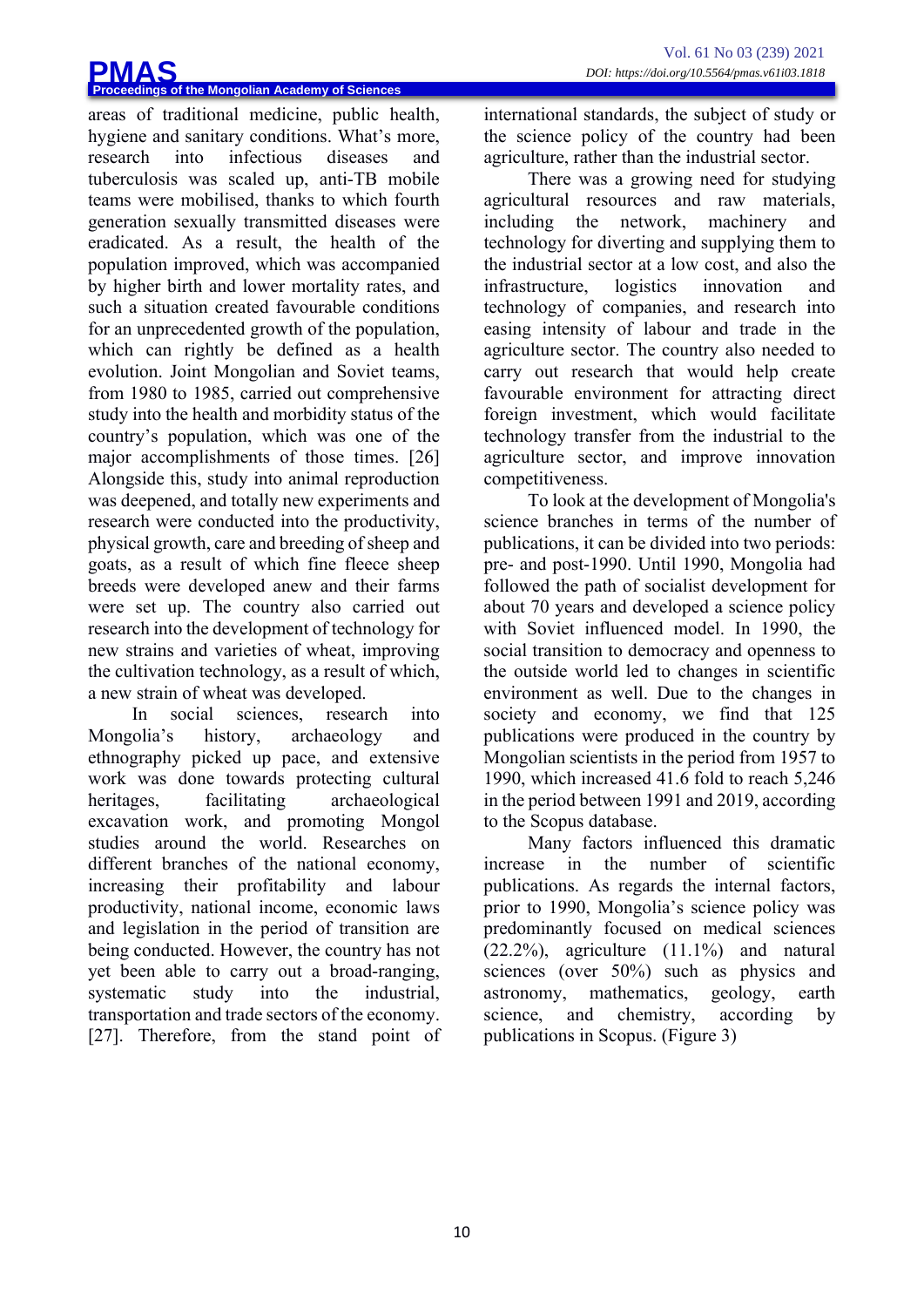

*Source: (Date of searching: 17/07/2019, Scopus)*

Although, since the 1990s, the government's attention and support on science have waned, but R&D has become more open in almost all the branches of science. It should also be noted that investment in science is still limited due to government budget deficits and foreign debt. Regarding external factors, since the 2000s, indirect impact of collaboration and support of foreign research institutes and universities has opened up broader opportunities for Mongolian scientists to publish papers in both hard and soft sciences. As a result, scientific papers have become equally competitive both inside and outside of the country. Since the 1990s, the social, computer, environment, and engineering sciences have evolved and similarly, the number of publications has increased. Due to the increase in the number of publications in these fields and the decrease in direct support of government to natural sciences, the share of natural sciences in the total number of publications has decreased, such as physics, astronomy, mathematics and materials science. (Figure 4)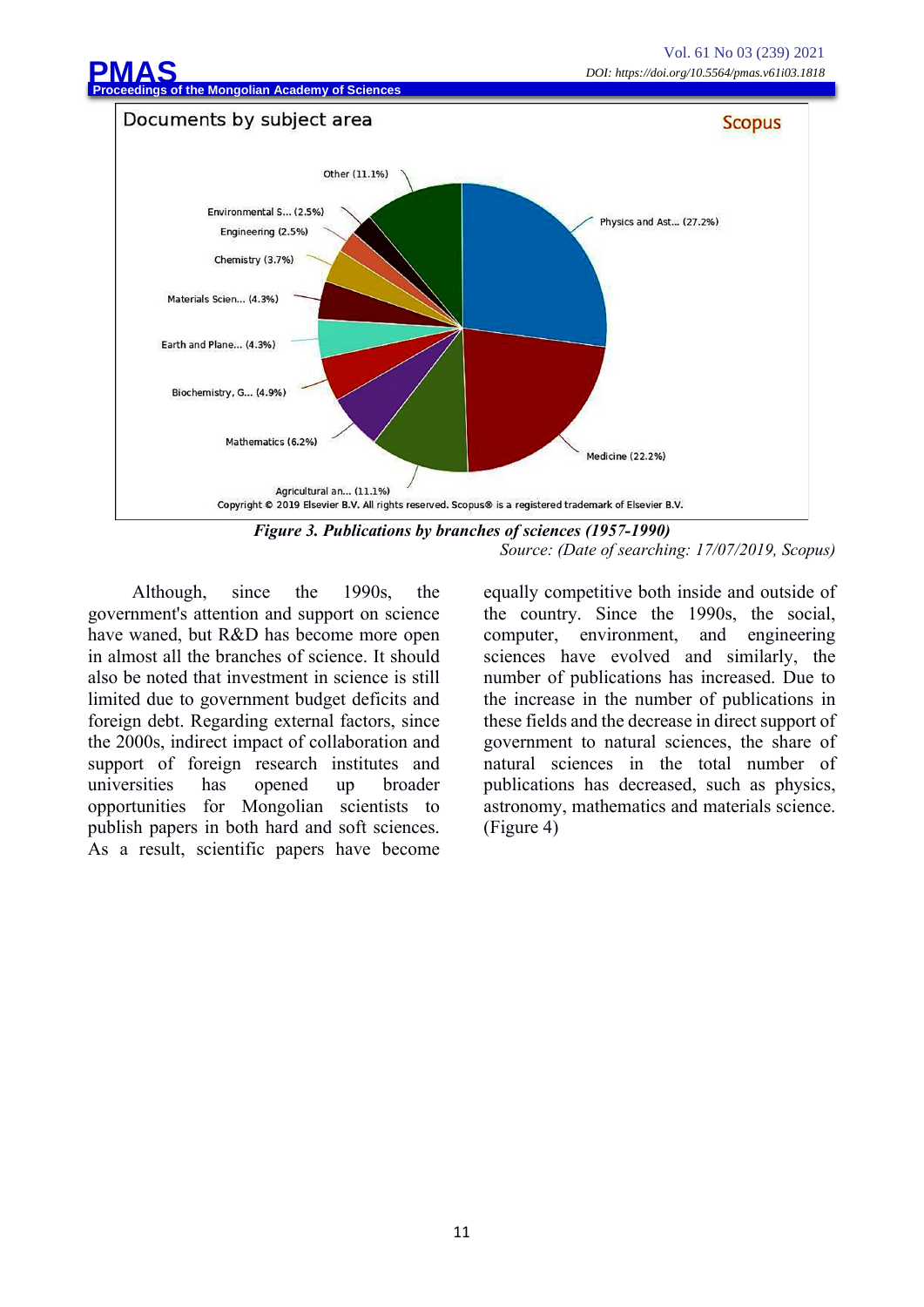

*Figure 4. Publications by branches of sciences (1991-2019) Source: (Date of searching: 17/07/2019, Scopus)*

Although scientific papers tended to increase gradually in number in the period between 1957 and 1990, there was much fluctuation when it came to publishing them. If we look at the papers published between 1991 and 2000s, their rate of publication was slow, which, however, changed and began to increase rapidly especially after 2006. There are a few institutions that have been playing an important role in increasing the number of publications, such as Mongolian Academy of Sciences, National University of Mongolia, Mongolian University of Science and Technology, and Mongolian National University of Medical Sciences.

Mongolia is recognised for its research in the area of natural sciences, and this status should be further strengthened and maintained, and we are aware that research in the area of social science is not up to the desired level.

The Council of Ministers of the Mongolian People's Republic in 1985 adopted a Programme of Developing Science and Technology of Mongolia up to the year 2005, which was not implemented because of the regime change in the country. Legal regulation has a direct impact on the environment of science policy. In 2016, the State Great Khural – Parliament of Mongolia, adopted "The Concept of Sustainable Development of Mongolia – 2030.". Today, such documents as the Law on Science and Technology (2006), Law on the Legal Status of the Academy of Sciences (1996), Law on Technology Transfer (1998), Law on Innovation (2018), Master Plan on Developing Mongolia's Science and Technology from 2007 to 2020 (2007), Priority Areas of Developing Mongolia's Science and Technology from 2015 to 2020 and the List of All Technologies (2015), State Policy on Science and Technology (2017), State Policy on Innovation (2018), National Programme of Developing Science, Technology, Innovation and Human Resources (2015) are in force [28] in the country.

Scientific research, technology and innovation experiments and their transfer demand heavy capital investment. If we look at the existing situation in the country, we can observe that R&D in the production sphere of the science sector is primarily based on budget financing, and fundamental research works are given higher priority and significance.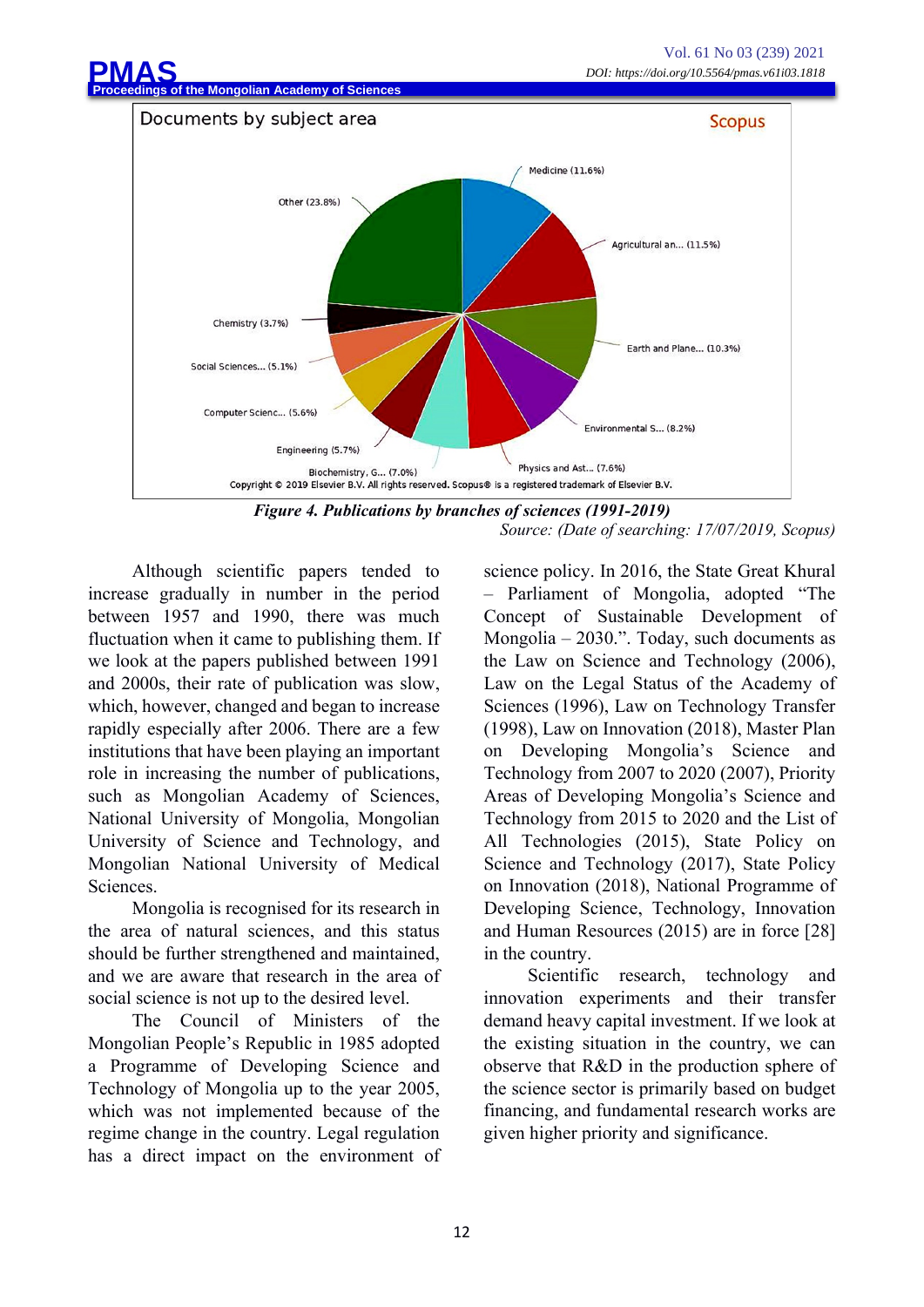|                                                          |   |                                                  | Vol. 61 No 03 (239) 2021<br>DOI: https://doi.org/10.5564/pmas.v61i03.1818 |      |      |      |      |      |
|----------------------------------------------------------|---|--------------------------------------------------|---------------------------------------------------------------------------|------|------|------|------|------|
|                                                          |   | <b>PMAS</b>                                      |                                                                           |      |      |      |      |      |
| <b>Proceedings of the Mongolian Academy of Sciences</b>  |   |                                                  |                                                                           |      |      |      |      |      |
| Table 1. R&D projects funded from government (2015-2020) |   |                                                  |                                                                           |      |      |      |      |      |
|                                                          |   | R&D                                              | 2015                                                                      | 2016 | 2017 | 2018 | 2019 | 2020 |
|                                                          |   | Fundamental research projects                    | 159                                                                       | 163  | 182  | 186  | 215  | 196  |
|                                                          |   | Science and technology projects                  | 40                                                                        | 69   | 92   | 95   | 98   | 90   |
|                                                          | 3 | Innovation projects                              | 81                                                                        | 74   | 80   | 60   | 73   | 46   |
|                                                          | 4 | Priority areas and key technology projects       | 8                                                                         | 8    | 8    |      | 4    |      |
|                                                          |   | Post-Doctoral Grant projects                     | 65                                                                        | 67   | 76   | 42   | 54   | 65   |
|                                                          | 6 | Projects with foreign partners and organisations | 68                                                                        | 74   | 77   | 65   | 89   | 71   |
|                                                          |   | <b>Total</b>                                     | 421                                                                       | 455  | 515  | 455  | 533  | 469  |

*Source: Reports of Mongolian Foundation for Science and Technology*

Fundamental research projects have the highest percentage for the six-year average, that is, they account for 38.7 per cent of all the funded projects during this period. Although innovation projects, which were funded from 2015 to 2020, had decreased one fold, and science and technology projects had grown by one fold, their impact on industrial production, human resources and transportation were not evaluated and analysed.

**From 1960 to 1990 Mongolia's science policy** was heavily focused on research designed at improving management, intensifying research work in compliance with practical work, that is, it gave priority to research in agricultural, natural and medical sciences, while the intensity of research in the social and humanitarian sciences, as well as economic science, was weak.

The science policies of industrialised nations in the 1950s and 1960s were focused on promoting scientific research, similarly, Mongolia also attached important significance to scientific research by linking it with practice. Scientific research in the industrialised countries was developing and progressing rapidly in all directions, but up until 1960, Mongolia's scientific research was predominantly in the natural science branch. The foundation of Mongolia's science policy, for the most part, was directed at maintaining economic balance and stability. This is precisely why scientific research was stepped up in the natural science branch, and research organisations and management were gradually developed by improving them in a step-by-step manner. [26]

Although the number of humanitarian science papers and works had increased at the international level since 2006, the impact of scientific research, technology and innovation on the development and growth of the industrial sector of the country continues to remain relatively different. Under such circumstances, it is imperatively important to make innovation projects, designed at intensifying economic activities, making them much more competitive in keeping with international standards, and creating a mechanism that would make the bidding of such projects more open and accessible to the public. Alongside this, further improvement of the legal environment of nonbudgetary, multiple source funding, such as research grants by major corporations and companies, foundations and special science funds would be in compliance with the global trend.

It has been observed that the quality of research work has been improving significantly since 2015, and there is increasing and quicker transfer from R&D to actual processing and experimentation. Although competitiveness in Mongolia's science branch is becoming stronger, the country is still in dire need of reforming the strategy, policy, management and funding in order to ensure a sustainable growth and development of science.

As of 2020, total budget earmarked for R&D in Mongolia accounted for 0.2 per cent of the GDP and the outlay for research to study the procurement capacity parity was 72,619.2 thousand US dollars. 4.9 per cent of this spending was from the private sector, almost 83.0 per cent by the Government and 12.1 per cent was by private universities and research institutions. [29]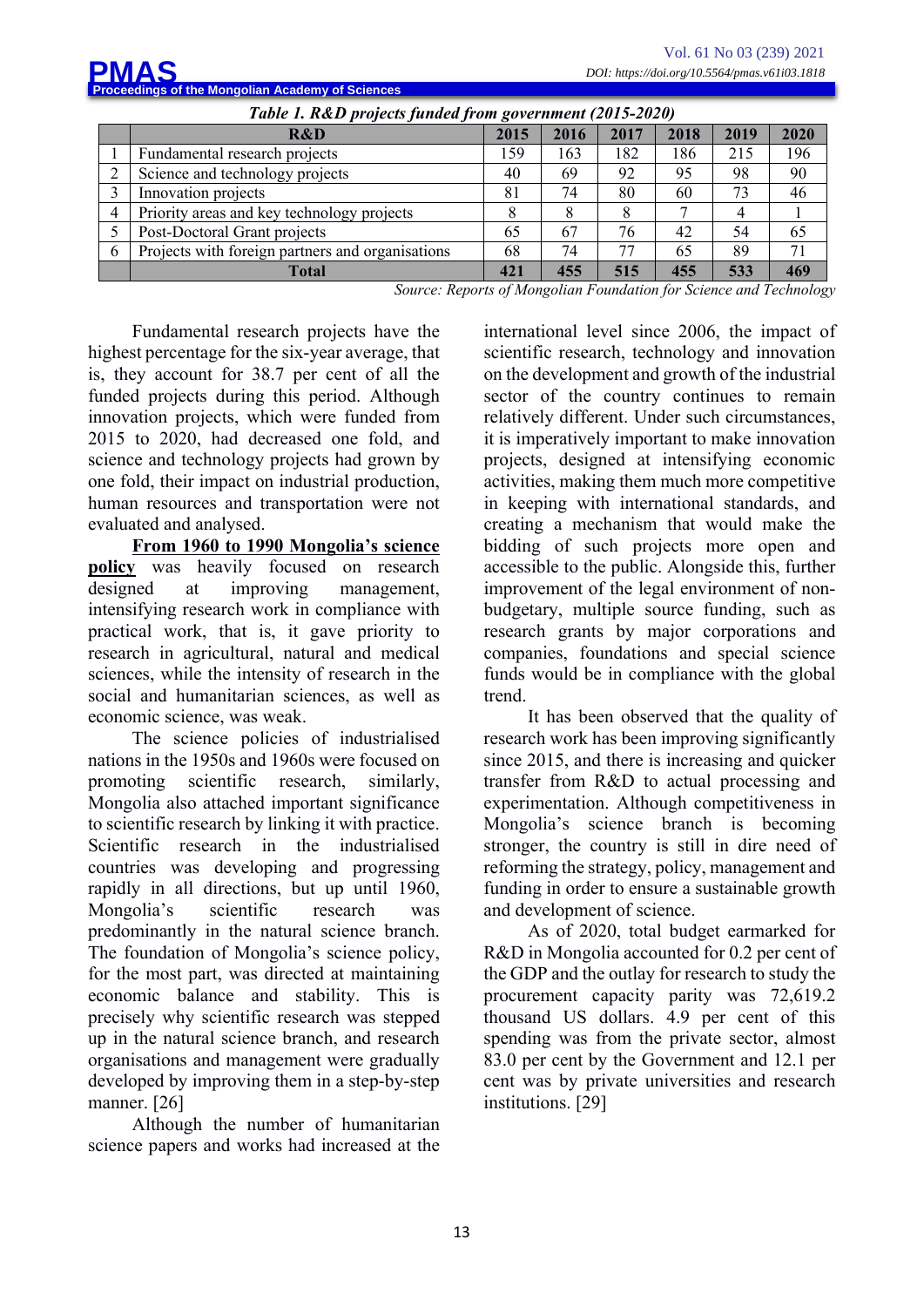

### **CONCLUSIONS**

One conclusion that can be drawn from the experience of scientific research development in the last half a century is that it is extremely important to switch over to the implementation of innovation-based scientific and technological policy, as the impact and efficiency of science policy is directly dependent on the level of innovation. This is why, science policy is simultaneously performing the role of an advisor and a link in ensuring sustainable development of the nature, environment, society and the economy.

#### **REFERENCES**

- 1. UNCTAD, *A framework for Science, Technology, Innovation policy reviews.*  2019, United Nations Conference on Trade and Development: Geneva.
- 2. UNESCO. *Medim-Term Strategy 2014-2021. in UNESCO General Conference, 37th*. 2013. Paris.
- 3. Porter, M.E., C. Ketels, and M. Delgado, *The Microeconomic Foundations of Prosperity: Findings from the Business Competitiveness Index.* The global competitiveness report, 2007. 2008: pp. 51-81.
- 4. Porter, M.E., *What Is Strategy?* Harvard Business Review, 1996. 74(6): pp. 61-78.
- 5. Porter, M.E., *The Competitive Advantage of Nations* Harvard Business Review 1990: pp. 72-91.
- 6. Attri, V.N., *A Perspective on Science, Technology and Innovation Policy: Need for International Coordination, in Global Sustainable Development Report,* UN, Editor. 2016: New York.
- 7. Gluckman, P., *The art of science advice to Government.* Nature, 2014. 507: pp. 163-165.
- 8. EU, *Global Governance of Science. Report of the Expert Group Global Governanace of Science to the Science, Economy and Society Directorate, Directorate-General for Research, European Commision.* 2009, European Research Area: Belgium.

Long-term development impact is not the same in some developing countries, where R&D has been directly applied, which has become an experience and a learning for other developing countries. In our view, there are many internal factors that can have an impact on the "factory" of science in Mongolia. Therefore, there is an imperative need to improve Mongolia's science policy strategy in line with the changing global science policy and its achievements. Opportunities come up when the challenges are dealt with.

- 9. Schumpeter, J.A., *The Theory of Economic Development: An Inquiry into Profits, Capital, Credit, Interest, and the Business Cycle*. 1934, Piscataway: Transaction Publishers.
- 10. Lunddvall, B.-A., S. Borras, and R.R. Nelson, *Science, Technology and Innovation Policy, in Innovation Handbook,* J. Fagerberg and D.C. Mowery, Editors. 2005, Oxford University Press: Oxford. pp. 599-631.
- 11. Goldemberg, J., *What Is the Role of Science in Developing Countries?* Science 1998. 279(5354): p. 1140-1141.
- 12. Martin, B.R., *The evolution of science policy and innovation studies. Research Policy*, 2012. 41: pp. 1219– 1239.
- 13. Toomey, A.H., et al., *Inter- and Transdisciplinary Research: A Critical Perspective in Global Sustainable Development Report.* 2015.
- 14. Stock, P. and R.J.F. Burton, *Defining Terms for Integrated (Multi-Inter-Trans-Disciplinary) Sustainability Research.* Sustainability 2011. 3: pp. 1090-1113.
- 15. Klein, J.T., *Prospects for transdisciplinarity.* Future, 2004. 36: pp. 515-526.
- 16. OECD, *Main Science and Technology Indicators.*